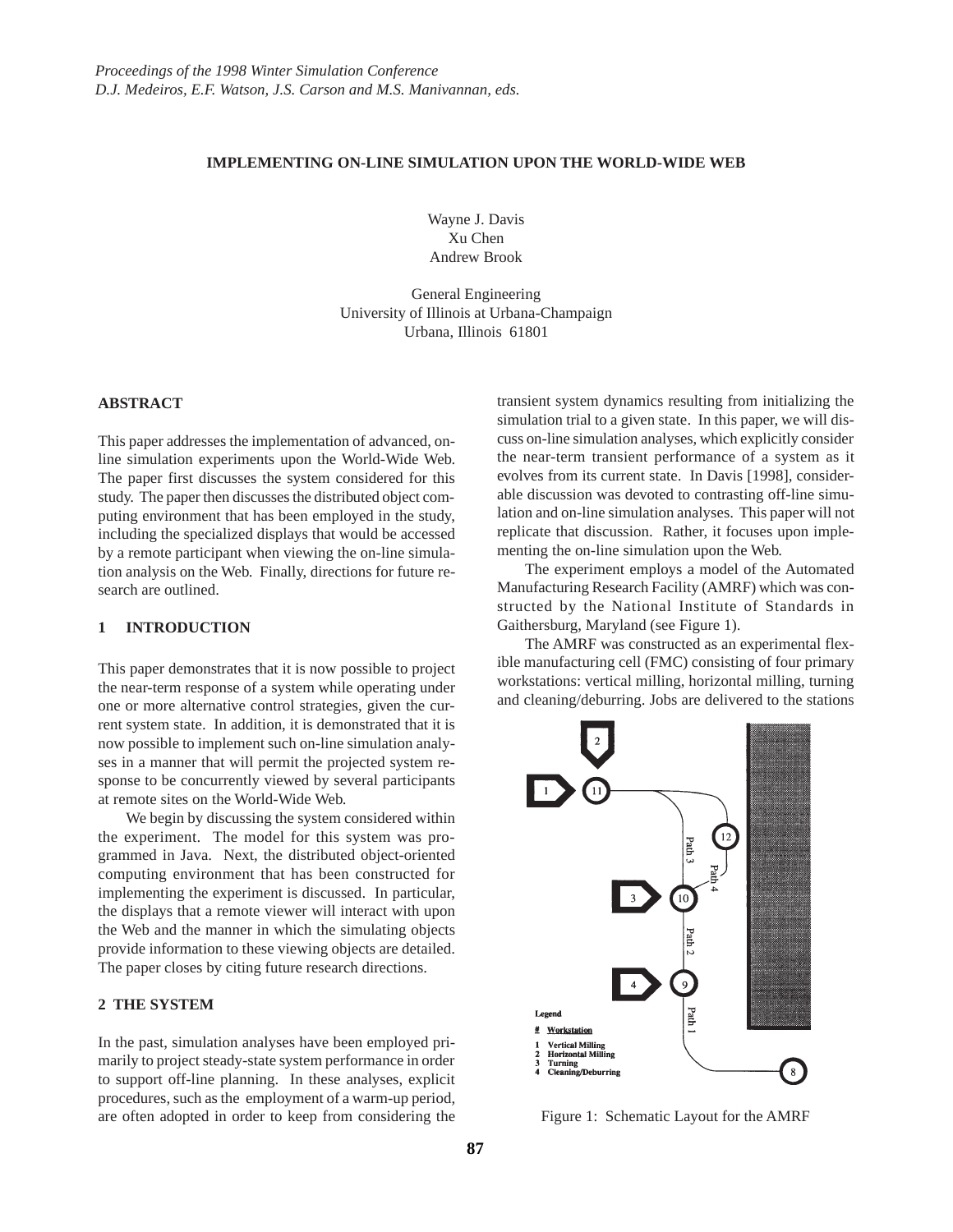via an Automated Guided Vehicle (AGV) system. The AGV's path is illustrated in Figure 1 as the set of arcs connecting nodes 8 through 12. As shown, Node 11 represents the entry/exit point to stations 1 and 2. Node 10 and 9 represent the entry/exit point for stations 3 and 4, respectively. Node 8 represents the entry/exit point to the entire cell. Incoming jobs can be stored here until they are dispatched into the cell. Finally, node 12 represents a position where a single AGV can be parked while its battery is being recharged.

The AGV system employs two AGVs. Looking at the cart path that connects nodes 8 through 12, it is clear that there are no major loops for allowing the AGVS to pass each other. Hence, the carts must operate in both directions upon the indicated cart path, including path segments 1 through 4. Obviously, the potential for deadlock exists. In order to prevent deadlock, a Petri-network control logic diagram was developed for allocating the path segments to the carts as they move between nodes comprising the AGV path network (see Figure 2). In order for a cart to move from node 8 to node 10, the cart must be at node 8 (requiring a token to be at place 8) and take ownership of paths 1 and 2 (requiring tokens to be at both places 1 and 2). When the cart arrives at node 10, it releases ownership of path one, which returns a token to place 1. Note that no cart can reside at nodes 9 through 12 without owning at least one path. The logic depicted here is rather complex, but it is also essential to prevent deadlock. The employed Petri-net control logic diagram has been tested for liveness in order to guarantee that there are no terminal states (i.e. deadlock cannot occur).

A detailed discussion of the developed simulation model is beyond the scope of this paper. The reader is referred to Tirpak, Deligiannis, and Davis [1992] for more details. The original simulation model for the AMRF was reprogrammed in Java in order to make greater use of Webbased computing procedures.

### **3 THE ON-LINE SIMULATION EXPERIMENT**

In implementing our on-line simulation experiment, the model for the AMRF was used to perform a real-time emulation of the system. In this mode of application, the model is executed as a general simulation model, but with one major exception: no event is processed until real-time equals the event time. Specifically, after each event is processed, the next event is removed from the event calendar and its event time is recorded. The emulation then pauses until the real-time is equal to the event time for this next event. When this condition is satisfied, the next event is processed. The emulator can also employ time scaling which permits its clock to advance faster than real-time. Typically, we operate the emulator at 10 to 100 times realtime.

The real-time emulation is actually unnecessary to the experiment. That is, we would prefer to replace the realtime emulation with a real-world system. As shown in Figure 3, the real-time emulator (or real-world system) posts its state with the server as each change in state occurs. Alternately, the system's current state could be posted at regular time intervals (e.g. every 10 seconds). Hence, the client serve becomes the central repository for the current state information of the emulated (or real-world) system.

As shown in Figure 3, several remote clients can log into the on-line simulation experiment. Whenever a remote client logs into the central client/server, a set of viewing applets is downloaded to the remote site. The first of these applets produces the Timed Simulation Display, shown in Figure 4, which displays the detailed current state



Figure 2: Petri-Network Control Logic for Allocating the Path Segments during AGV Transitions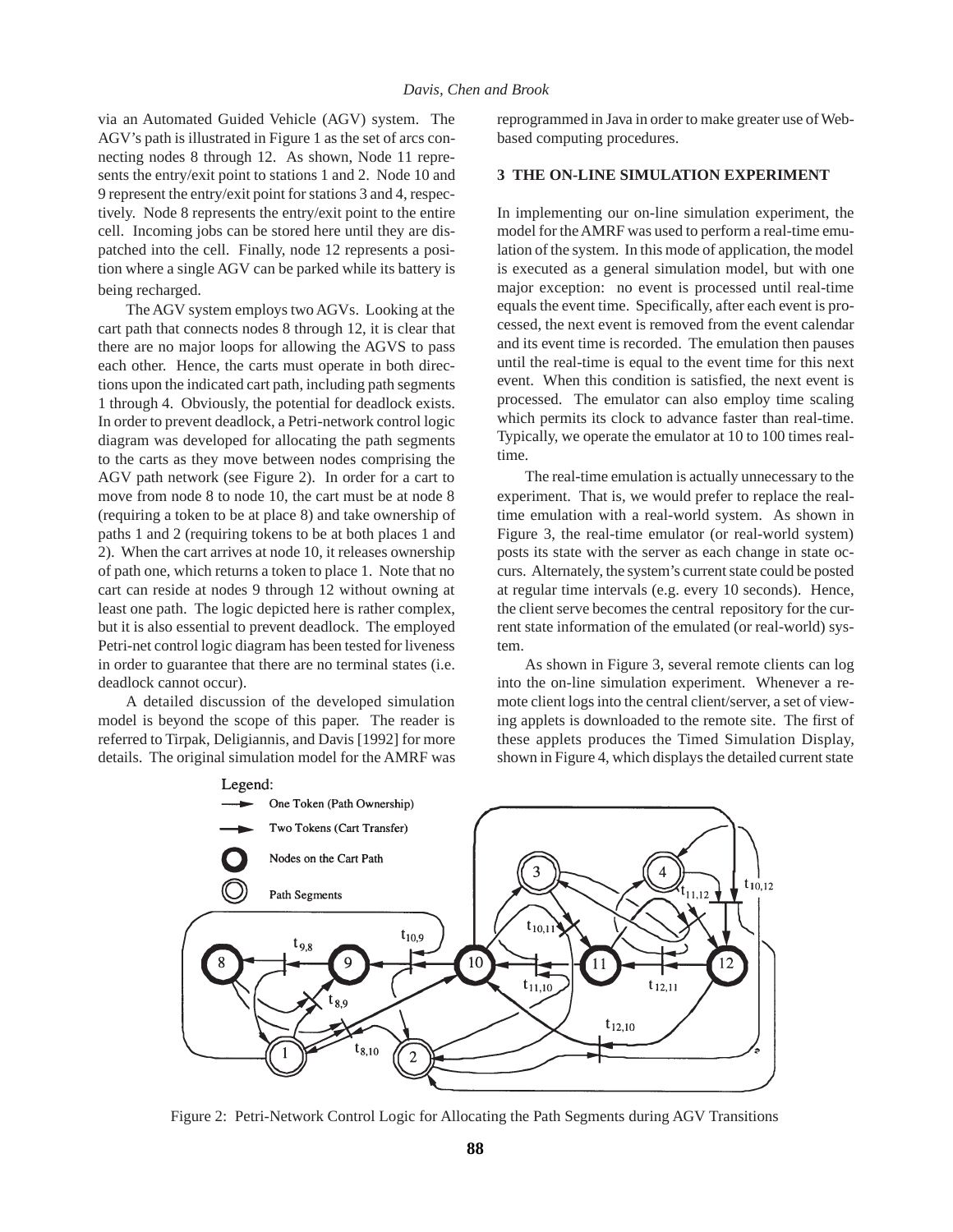

Figure 3: Organization of the Distributed Computing Objects that Comprise the On-Line Simulation Experiment

information for the emulated (or real-world) system.

At the top of the display, the Time Now field (=2926.656) gives the amount of emulated time that has past since the beginning of the experiment. Next, the current number of jobs that are in the system  $(=48)$  is given along with the minimum job number  $(=212)$  and the maximum job number  $(=264)$  for the jobs residing in the system.

The next major section provides detailed state information for each of the four primary workstations. For each workstation, the number in its input and output queues is recorded along with the job numbers of the first two jobs in the input queue and the output queue based upon the priority scheme employed to order the jobs in each of the respective queues. In this case, there are 14 jobs in the output queue for Station 1 with jobs 226 and 227 occupying positions 1 and 2 in the buffer. For each workstation, the number of the job, if any, that is currently being processed is given. For example, Station 2 is currently processing job 246.

Below the display for the state of the workstations is the detailed state information for the AGV system. To the left of this section of the display is the detailed state information for each of the AGVs. Included in this state information, is the current node where the AGV resides, the destination node to which it is traveling, and the next node that it will visit as it moves toward the destination node. There are two additional state variables defined for each AGV. The first of these is the AGV's job status variable, which defines the next job that the cart has been assigned to process. The second is the variable that defines the job that is currently on-board the AGV. If there is a job on

board, then this state variable will have the same value as the status variable, and the AGV delivers the on-board job to the specified destination node. If no job is on board, then the AGV is traveling to its destination in order to pick up the job number specified in its status field.

Below the AGV state field, detailed information is provided for the status of each segment of the cart path. If a given segment of the cart path is currently owned by a given AGV, it will be so noted. If a given segment is currently owned by one AGV and is being requested by another AGV, then the AGV that is requesting that path segment will also be noted. To the right of these state fields, the contents of the queue of jobs requesting transportation is given. The total number of jobs that are awaiting transport is given along with the first seven jobs in that queue based upon the priority scheme that is being employed to order the jobs in this queue. The reader will note that there are currently 45 jobs in the system that are awaiting transportation. We have deliberately provided a state where the entire system has become congested primarily due to an inefficient priority rule for assigning the AGVs to the requesting jobs.

In the bottom left portion of the Timed Simulation Display, the retrospective performance statistics for the current experiment are given. That is, for the  $216$  (=264-48) jobs that have already been processed during the period prior to the current emulated time contained in the Time Now field (=2926.956), four performance criteria are evaluated. The first criterion is the mean time that each of the completed jobs resided in the system. The second criterion is average productivity for the completed jobs. In order to compute this, the ratio of the total processing time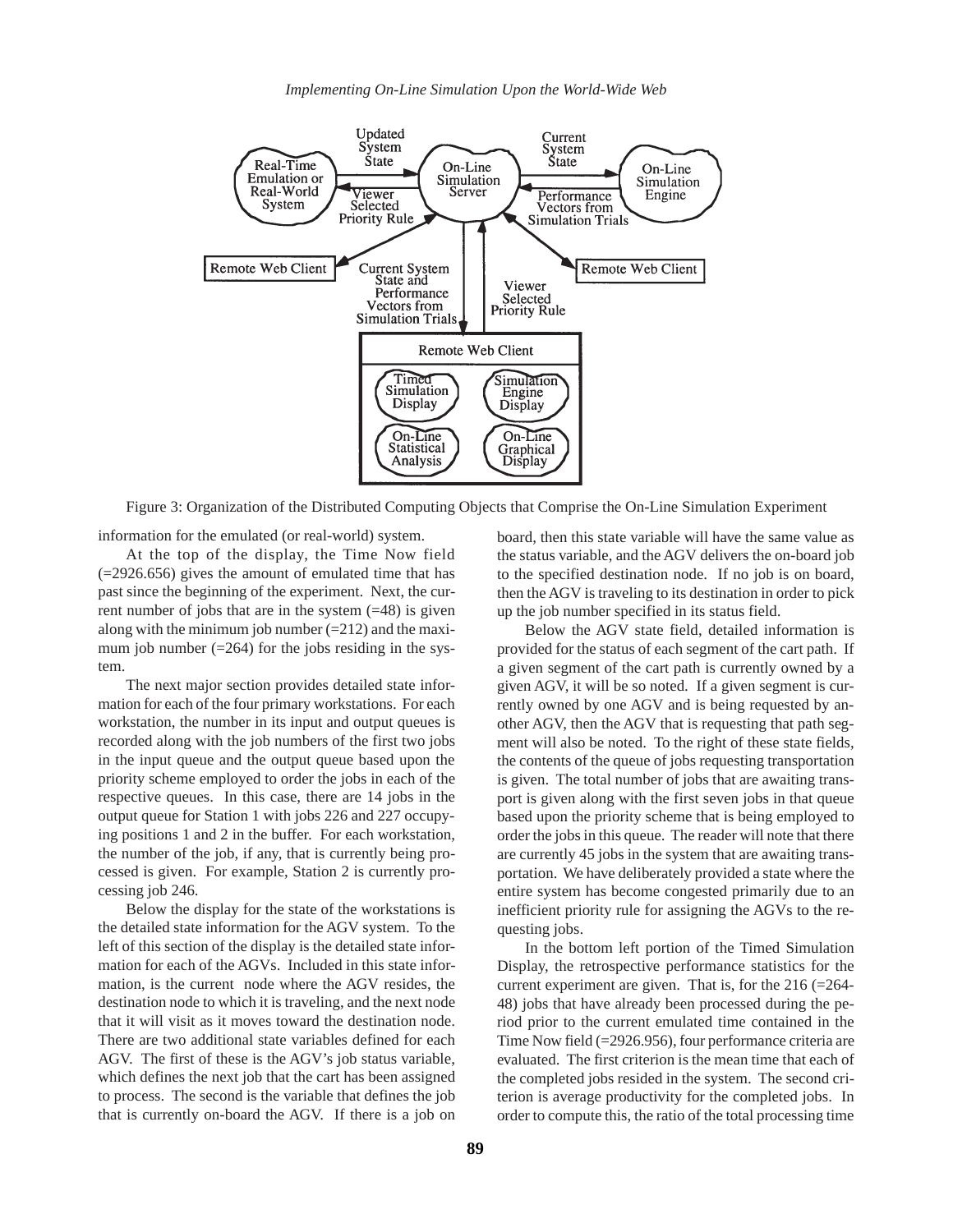*Davis, Chen and Brook*

| <b>BAMRF Timed Simulation</b>                                                                                                                                                                  |                                                                   |                                 |                                                                             |                                                                                          |  |
|------------------------------------------------------------------------------------------------------------------------------------------------------------------------------------------------|-------------------------------------------------------------------|---------------------------------|-----------------------------------------------------------------------------|------------------------------------------------------------------------------------------|--|
| File Help                                                                                                                                                                                      |                                                                   |                                 |                                                                             |                                                                                          |  |
| Staging Queue Length<br>Number In Cell<br>Dispatch Queue Length                                                                                                                                | 0<br>48<br>0                                                      | Time Now                        | Minimum Job Number<br>Maximum Job Number                                    | 2926.956<br>212<br>264                                                                   |  |
| MACHINE NUMBER                                                                                                                                                                                 | #1                                                                | #2                              | #3                                                                          | #4                                                                                       |  |
| TaskQJobOrder: 1st                                                                                                                                                                             | 0                                                                 | 0                               | 0                                                                           | 0                                                                                        |  |
| 2nd                                                                                                                                                                                            | 0                                                                 | 0                               | 0                                                                           | 0                                                                                        |  |
| TaskQ Length                                                                                                                                                                                   | 0                                                                 | 0                               | 0                                                                           | 0                                                                                        |  |
| JoblnMachine                                                                                                                                                                                   | 0                                                                 | 246                             | 0                                                                           | 0                                                                                        |  |
| FiniQ Length                                                                                                                                                                                   | 14                                                                | 8                               | 6                                                                           | 1                                                                                        |  |
| FiniQJobOrder:<br>1st                                                                                                                                                                          | 226                                                               | 223                             | 238                                                                         | 243                                                                                      |  |
| 2nd                                                                                                                                                                                            | 227                                                               | 224                             | 239                                                                         | 0                                                                                        |  |
| CART NUMBER<br>18<br>CurrentNode<br>10<br>NextNode<br>10<br>DestinationNode<br>false<br>Cart Idle?<br>247<br><b>Status</b><br>247<br>JobOnCart<br>PATH NUMBER<br>#1<br>2<br><b>OwnerofPath</b> | #1<br>18<br>10<br>10<br>false.<br>223<br>O)<br>#2<br>#3<br>2<br>0 | #2<br>#4<br>I٥<br>o             | Size of RegQ:<br>Reg Order<br>1st<br>2nd<br>3rd<br>4th<br>5th<br>6th<br>7th | TRANSPORTATION REQUESTS<br>45<br>RegJob<br>224<br>248<br>225<br>226<br>237<br>249<br>227 |  |
| o<br>RequestPath<br>PERFORMANCE INDEX                                                                                                                                                          | O<br>1<br>Average                                                 |                                 | DECISION ALTERNATIVE                                                        |                                                                                          |  |
| TimeInSystem<br>Productivity                                                                                                                                                                   | 196.77728<br>0.067857645                                          | SDev<br>93.89429<br>0.034709834 | $G$ FIFO                                                                    |                                                                                          |  |
| ProcessUtilization                                                                                                                                                                             | 0.18514009                                                        | .                               |                                                                             | C SmartCart                                                                              |  |
| Tardiness                                                                                                                                                                                      | 157.46135                                                         | 114.317375                      |                                                                             | C LatestJob                                                                              |  |

Figure 4: Timed Simulation Display for the State of the Real-Time Emulation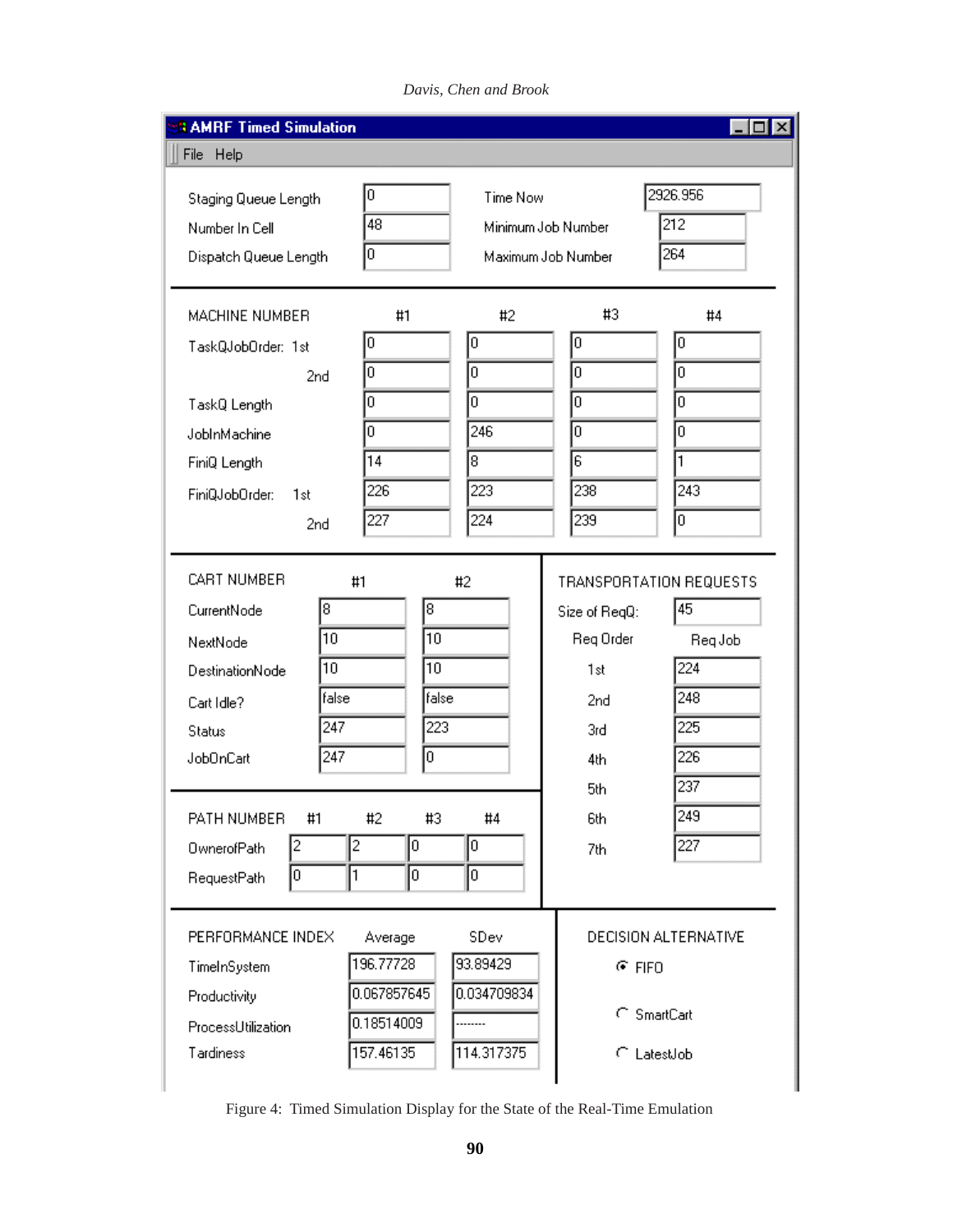dedicated to each job over the total time that the job resided in the system is first computed in order to determine the individual job's productivity. The productivity ratios for all the jobs are then averaged in order to compute a mean value for the productivity criterion. The third criterion is the average process utilization. Here, the process utilization is first computed for each workstation by computing the ratio of the total time that the process has been busy over the total time for the emulation. The individual utility values are then averaged over the four workstations in order to compute a mean value for process utilization criterion. The fourth criterion is the average lateness of each completed job. As each job enters the AMRF, a due date is assigned for its completion. Based upon the emulated completion time, the tardiness of each completed job is then computed. The individual tardiness values are then averaged for all the completed jobs in order to compute the mean lateness criterion. In addition to the average value for each criterion, the standard deviation is also computed over the sampled values that were used to compute the means. Other statistics such as the minimum and maximum values for each criterion could also be computed if desired.

It is important to observe that all the information contained within the Timed Simulation Display either deals with the current state or the past performance of the system. There is one particular exception to this statement, however. At the lower right section of the Timed Simulation Display, there are three radio buttons which can be selected by the remote viewer. Attached to each radio button is a given priority rule for ordering the jobs that are currently requesting transportation. In this experiment, three priority rules have been included. The First-In, First-Out rule assigns priority based upon the time the given job requested to be transported. The Latest Job rule orders the jobs based upon their assigned completion date. Finally, the Smart Cart rule prioritizes the transportation requests in a manner that minimizes the cart movement necessary to handle the request given the current state of the system.

The radio buttons depict which priority scheme is currently being selected. As shown, the FIFO strategy has currently been selected, and its inefficiency has resulted in the congested system state depicted in Figure 4. Any remote viewer can select another strategy for immediate implementation. For example, a viewer might elect to implement the Smart Cart rule which would likely eliminate the congestion. We could also have included viewerselectable priority rules for managing the other queues in the system. However, for the purpose of this demonstration, we elected to keep the situation as simple as possible while demonstrating all potential capabilities for the experiment.

Returning to Figure 3, we can begin to appreciate the complexity of the on-line experiment. As illustrated, the real-time emulated or the real-world system is constantly posting updated state information to the Java-based server for the experiment. Whenever an update in the system state occurs, this information is broadcast by the server to any remote viewing applet on the Web. The remote applet then displays the updated state information in its dedicated Timed Simulation Display window. However, the remote viewer can also select any other priority rule for ordering the transportation request queue. If a remote user selects a different rule for implementation, the remote applet sends a message to the central server which then forwards the message to the real-time emulated (real-world) system. When the emulated (real-world) system receives that message, it then changes the priority rule that it used to order the transportation request queue. Note that when this change occurs, the state of the system will also change in reference to the priority rule that is currently being used to order the transportation request queue. This updated state information is then posted with the server which, in turn, broadcasts the information to the remote clients. In this manner, the remote client who requested the change receives feedback that his/her request for a change in the implemented priority rule has been effected.

As shown in Figure 3, the updated state information is also sent to the Simulation Engine object. Earlier, we stated that there were multiple uses for the simulation model of the AMRF. The model was first employed in the realtime emulation. The second use of the model occurs at the Simulation Engine object that addresses the future response of the system. Using the Java-based simulation model, the Simulation Object then projects the future performance of the system (the AMRF) while it operates under each of the three potential rules for prioritizing the transportation request queue. In the demonstration, the simulation projects the future performance of the system as it completes the next 100 jobs that will go through the system. The consideration of the next 100 jobs is totally arbitrary. For example, we could have considered the performance of the system over the next 24 hours. The on-line simulation analyst must specify the planning horizon that is to be considered in the experiment.

As each simulation trial for the next 100 jobs is completed for a given priority rule, the mean Time in the System, the mean Productivity, the mean Process Utilization and the mean Lateness criteria are evaluated for the given trial. (Note that these computed averages can be referred to as prospective performance statistics in contrast to the retrospective performance statistics that are given in the Timed Simulation Display as previously discussed.) After a simulation trial for each priority rule is completed, the computed means for the performance criteria are sent to the server. The simulation object then computes another set of simulation trials for each priority rule where each simulation trial is initiated to the most recent system state.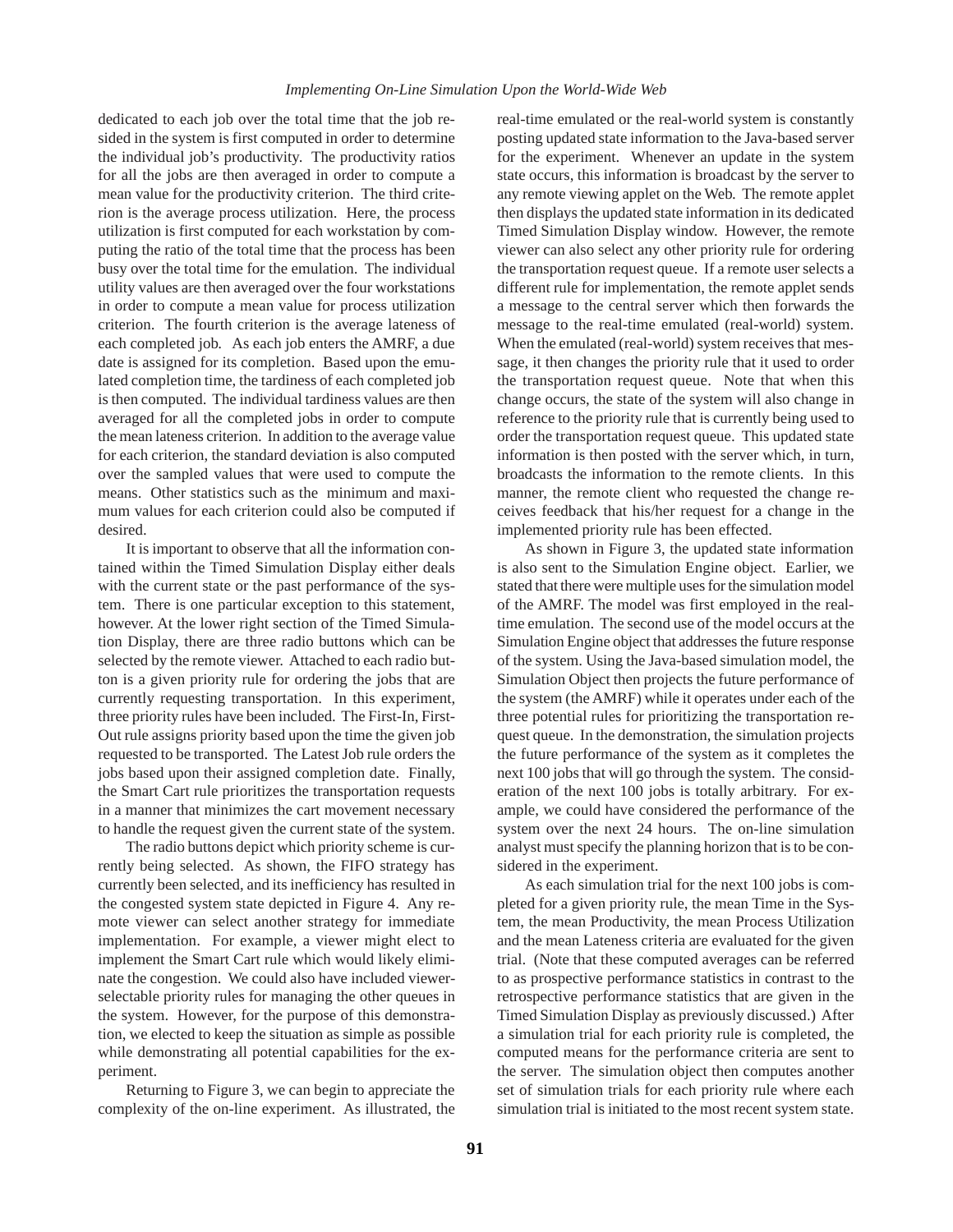*Davis, Chen and Brook*

| $\blacksquare\square\textrm{X}$<br><b>B AMRF - Simulation Engine</b> |                        |            |             |      |                             |            |      |                      |            |  |  |  |
|----------------------------------------------------------------------|------------------------|------------|-------------|------|-----------------------------|------------|------|----------------------|------------|--|--|--|
| File Help                                                            |                        |            |             |      |                             |            |      |                      |            |  |  |  |
| Trial #:                                                             | <b>FIFO Statistics</b> |            |             |      | <b>SmartCart Statistics</b> |            |      | LatestJob Statistics |            |  |  |  |
| 11019                                                                |                        | Average    | StdDev      |      | Average                     | StdDev     |      | Average              | StdDev     |  |  |  |
|                                                                      | TIS:                   | 314.71533  | 105.11582   | TIS: | 166,53183                   | 102.08287  | TIS: | 98.79895             | 197.2341   |  |  |  |
| Time Now:                                                            | Pr:                    | 0.04124988 | 0.021975523 | Pr:  | 0.11548183                  | 0.10052467 | Pr:  | 0.22312793           | 0.12923303 |  |  |  |
| 2850.252                                                             | PU:                    | 0.21061139 |             | PU:  | 0.27769223                  |            | PU:  | 0.2201277            |            |  |  |  |
|                                                                      | Lt:                    | 347.44144  | 108,54306   | Lt:  | 146.29889                   | 128.92288  | Lt:  | 258.07278            | 39.16238   |  |  |  |
|                                                                      |                        |            |             |      |                             |            |      |                      |            |  |  |  |
|                                                                      |                        |            |             |      |                             |            |      |                      |            |  |  |  |
| Warning: Applet Window                                               |                        |            |             |      |                             |            |      |                      |            |  |  |  |

Figure 5: Graphic Display for the Simulation Engine



Figure 6: Graphic Display Depicting Performance Criteria Values Stored in the Push Down Stacks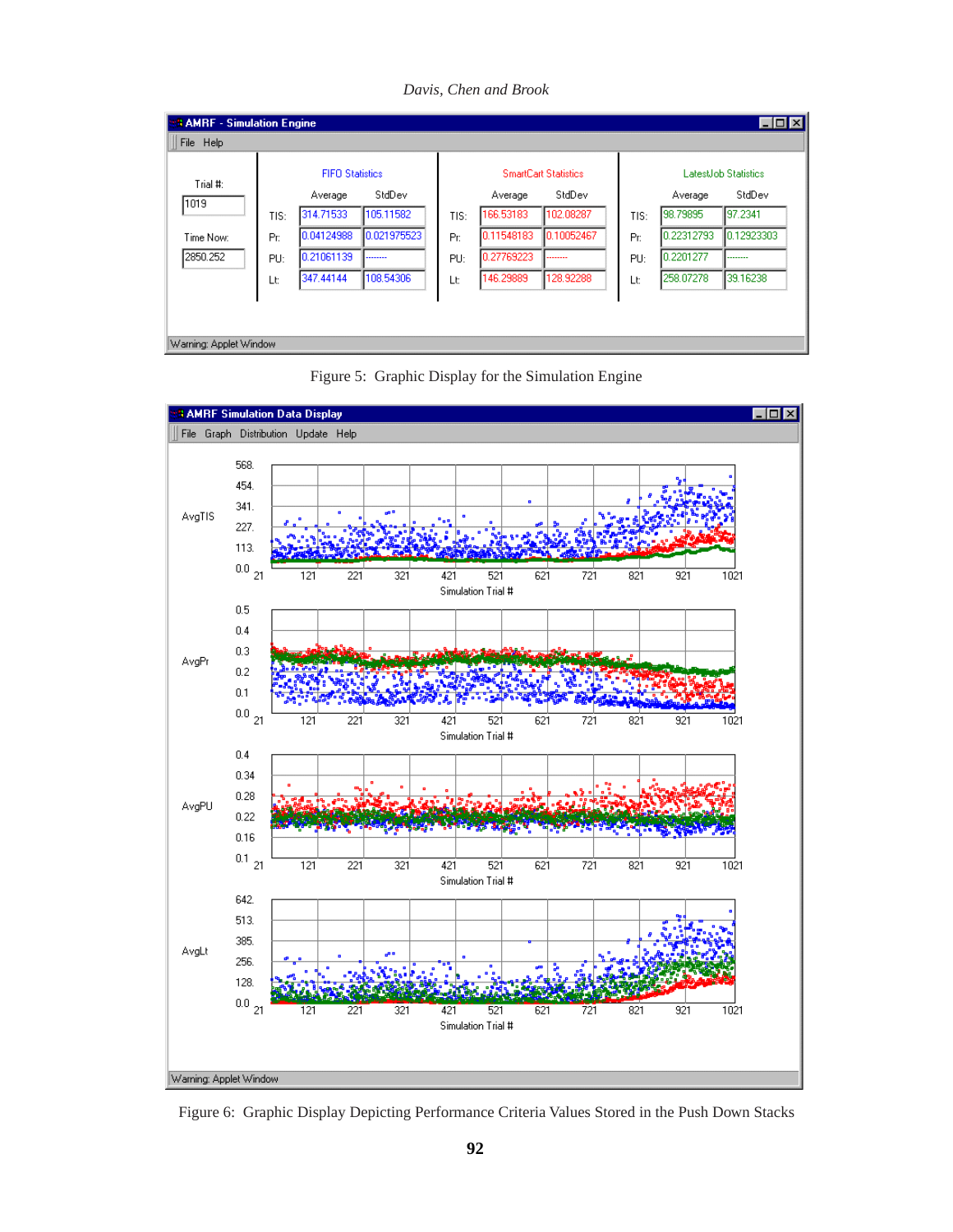

*Implementing On-Line Simulation Upon the World-Wide Web*

Figure 7: Simulation Data Display Window Depicting Statistical Distribution of Lateness versus Time In System

This process is repeated constantly throughout the on-line simulation experiment.

Whenever the server receives the prospective performance vectors associated with another set of simulation trials from the Simulation Engine Object, the performance vectors are broadcast to each remote site. At the remote site, the applet contains a dedicated display for viewing the output of the Simulation Engine Object (see Figure 5). This display gives the simulation trial number  $(=1019)$  and the average value and standard deviation for each performance criterion associated with each priority rule. The information contained in this display is of little practical utility because it provides the performance measures for a single simulation trial. Its primary use is to depict the status of the on-line simulation analysis only. That is, it provides information on the number of simulation trials have been generated since the on-line simulation experiment has been initiated. It also provides visual evidence about the rate at which simulation trials are being generated.

As noted above, the performance measures derived from a single simulation trial are of limited utility. Our desire is to assemble a collection of simulation trials associated with the system operating under a given priority strategy in order to make a more comprehensive statistical estimation of the future performance of the system if a given priority scheme is adopted. To this end, the remote applet collects the results from the past simulation trials that have been sent to it from the central server. In reality, the performance vectors resulting from each simulation trial for each considered priority rule are stored in sepa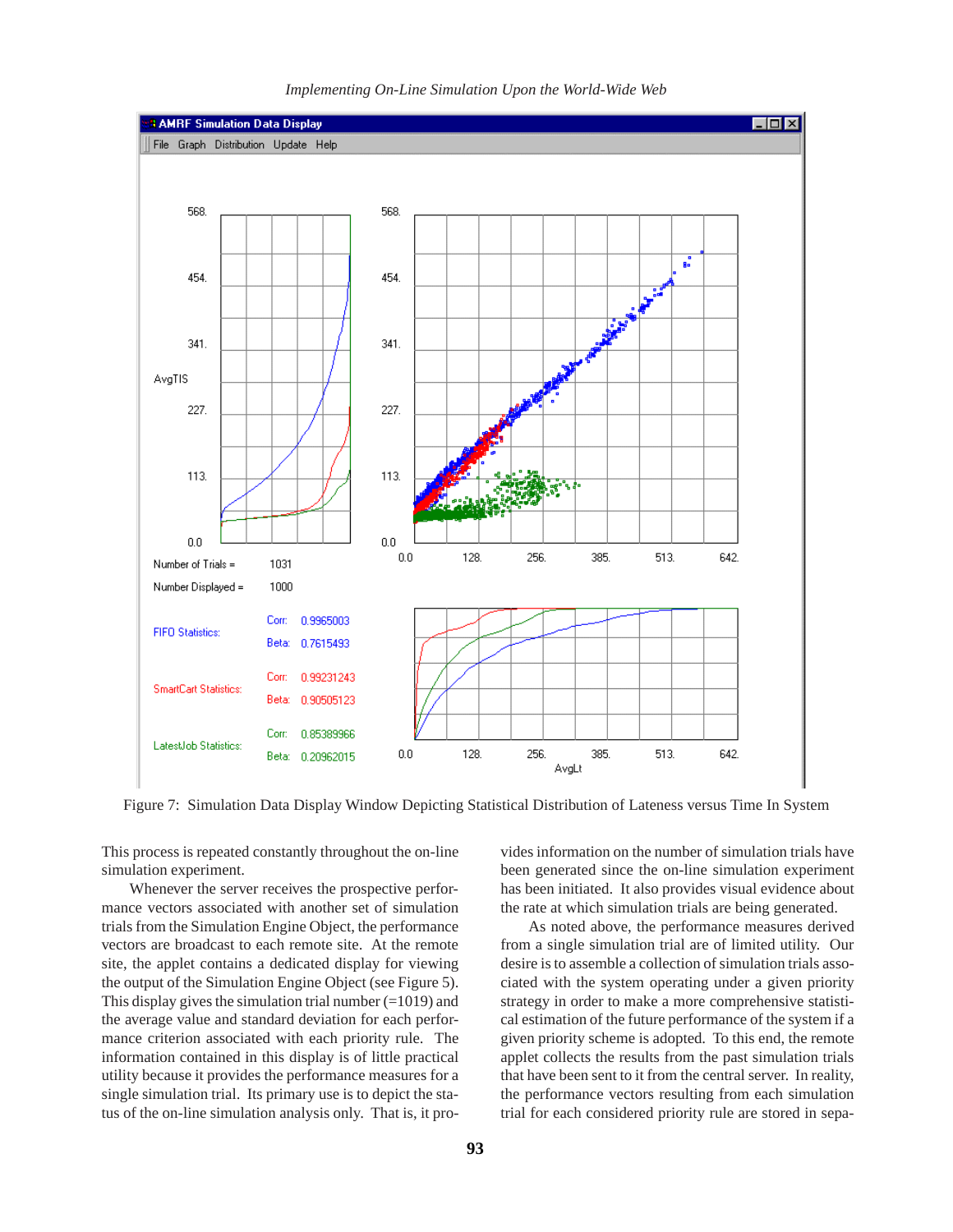rate push down stacks, one for each priority rule. In this stack, a fixed number of performance vectors are stored with the most recent trials stored at the top of the stack. When the stack becomes full, the oldest performance vectors are removed from the bottom of stack and disposed. Hence, after the stack it is filled, it holds a fixed number of the most recent simulation trials for a given rule. This situation is best illustrated in Figure 6 where the last 1000 simulation trials (e.g. from trial 22 to 1021) for each performance criteria are displayed.

Each remote applet also contains a Java-based, online statistical analysis object for computing the statistical results associated with the simulation trials contained in each stack. Specifically, for each performance criteria contained within the performance vectors, the average and the standard deviation of the mean performance values are computed. (Recall that the Simulation Engine Object computes mean values for each simulation trial, e.g. the meantime in system for the next 100 jobs to be processed by the system.) The recorded values from the set of stored performance vectors are also used to compute an empirical cumulative distribution function for the trial mean values of each performance index. As new simulation trials are added to the stack (depicted in Figure 6), all of the computed statistics are updated in real-time.

Each remote applet also contains a window object (the Simulation Data Display Window) to view the statistics. Here, the remote viewer can specify which display he or she currently wishes to view. In Figure 7, we have provided a snapshot of the display for viewing average Time In System (AveTIS) versus the average Lateness (AveLt) performance criteria. In the upper right quadrant of this window, the AveTIS and AveLt values for each of the last one thousand simulation trials are plotted as a single point in the AveLt versus AveTIS Cartesian space. In this diagram, a total of 3000 points are plotted: 1000 points for each priority rule. In order to distinguish the points associated with a given priority rule, the points have been colorcoded. However, it is difficult to distinguish these here as the gray-scale (not color) figures are presented in this paper. To the left of, and below, this primary scatter plot, the empirical cumulative distribution functions for the average values of the displayed performance criteria that have been plotted. Again, a single empirical cumulative distribution function is provided for each priority rule. In the lower left quadrant of the display, we provide the correlation coefficient among the displayed performance criteria as well as the slope of the best linear regression line through the plotted data. Again, the values are computed for each priority rule.

Assuming that we are considering a total of four performance criteria (i.e. average Time In System, average Productivity, average Process Utilization, and average Lateness), a total of six such plots can be generated−one for

each possible pair of performance indices. The Graphical Display window permits the user to choose which pair of performance criteria he or she wishes to view at any given moment.

# **4 FUTURE RESEARCH**

In this paper, we have provided only a basic description relating to the basic operation of the distributed on-line simulation experiment as it is implemented upon the World-Wide Web. Another paper could be written on the software implementation of the experiment. Currently the real-time emulation, the on-line simulation engine, and the central server are all executed upon a single personal computer operating under the Windows-NT operating system. If more speed is needed, these functions could be distributed across a network of personal computers in our laboratory.

All the software that is needed to implement the experiment was written in Java by programmers in our lab, including the server's programs which manage the distributed computational environment. It may have been desirable to employ commercial software for several of the functions (including the implementation of the server), but our research budget would not permit us to make such purchases.

Obviously, the current experimental setup is still in the prototype phase. Future research must develop a standardized architecture for implementing these experiments. It must also make use of existing standards whenever they are available. The goal of this experiment was not to solve the general implementation problem for all future on-line studies. Rather, the goal was simply to demonstrate the evolving simulation capabilities that can be provided in the future

The area of on-line simulation is certainly in its infancy and needs much further investigation. In Davis [1998], future research needs are discussed in much greater detail. Clearly, considerable effort is needed to provide better statistical analysis tools for analyzing transient response. Returning to Figure 6, it is clear that the statistical performance being projected by the most recent trials is significantly different from that of the earlier trials. Thus, we conclude that the system is undergoing a transient behavior which could possibly lead to its instability as the system becomes more congested.

However, a major source of this instability is the inefficient priority scheme (i.e. First-In, First-Out) that is employed to allocate the AGVs to the jobs that require transportation. To use a more efficient priority scheme is likely to return the system to a more stable configuration.

The selection of the priority rule for implementation opens an entirely new area of research associated with the development of an on-line intelligent controller for man